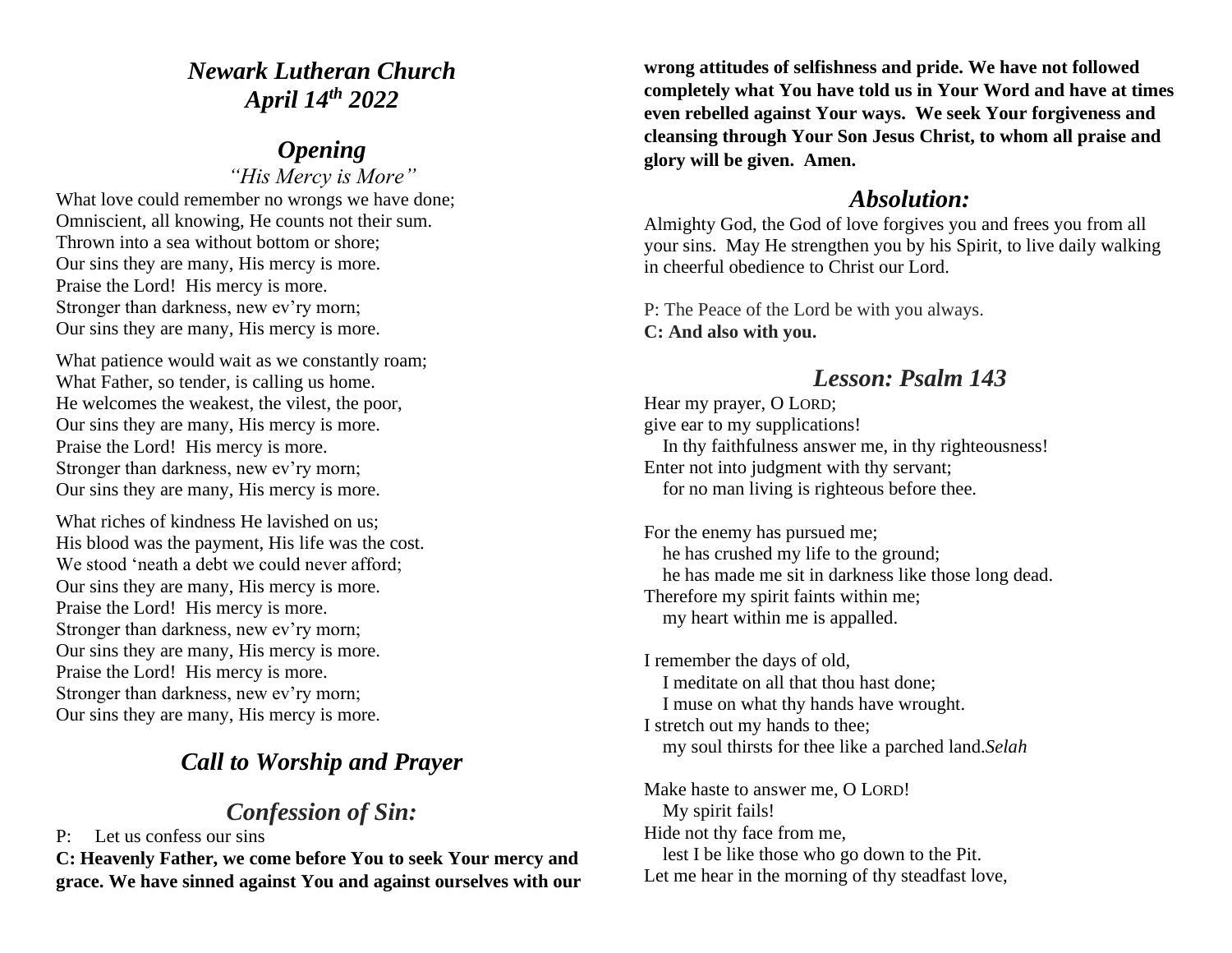for in thee I put my trust. Teach me the way I should go, for to thee I lift up my soul.

Deliver me, O LORD, from my enemies! I have fled to thee for refuge! Teach me to do thy will, for thou art my God! Let thy good spirit lead me on a level path!

For thy name's sake, O LORD, preserve my life! In thy righteousness bring me out of trouble! And in thy steadfast love cut off my enemies, and destroy all my adversaries, for I am thy servant. *This is the Word of the Lord ~Thanks Be To God!*

### *Apostles Creed:*

I believe in God, the Father Almighty, Maker of heaven and earth. And in Jesus Christ, His only Son, our Lord; Who was conceived by the Holy Spirit, born of the virgin Mary; suffered under Pontius Pilate, was crucified, dead, and buried; He descended into Hell; The third day He rose again from the dead; He ascended into heaven, and is seated on the right hand of God the Father Almighty; From where He shall come to judge the living and the dead.

I believe in the Holy Spirit, the Holy Christian Church, the Communion of Saints, the forgiveness of sins, the resurrection of the body, and the life everlasting. Amen.

#### *Pulpit*

*"Revive us Again"* We praise Thee, O God, for the Son of Thy love-For Jesus, who died and is now gone above.

**Refrain Hallelujah! Thine the glory! Hallelujah! Amen! Hallelujah! Thine the glory! Revive us again.** 

We Praise Thee, O God, for the Spirit of Light, Who has shown us our Savior and scattered our night. **(Refrain)**

All glory and praise to the Lamb that was slain, Who has borne all our sins and has cleansed every stain. **(Refrain)** 

Revive us again; fill each heart with Thy love. May each soul be rekindled with fire from above. **(Refrain)**

### *Message: Pastor Jon Benson "Revive Me, O Lord"*

# *Offertory*

"We Give Thee but Thine Own" We give Thee but Thine own, Whate'er the gift may be; All that we have is Thine alone, A trust, O Lord, from Thee.

### *Holy Communion*

### *Lord's Prayer & Benediction*

#### *Closing*

*"Wonder, Merciful Savior"*

Wonderful, mercifully Savior, Precious Redeemer and Friend; Who would have tho't that a Lamb could rescue the souls of men? O You rescue the souls of men.

Counselor, Comforter, Keeper, Spirit we long to embrace; You offer hope when our hearts have hopelessly lost the way. O we hopelessly lost the way. You are the One that we praise.